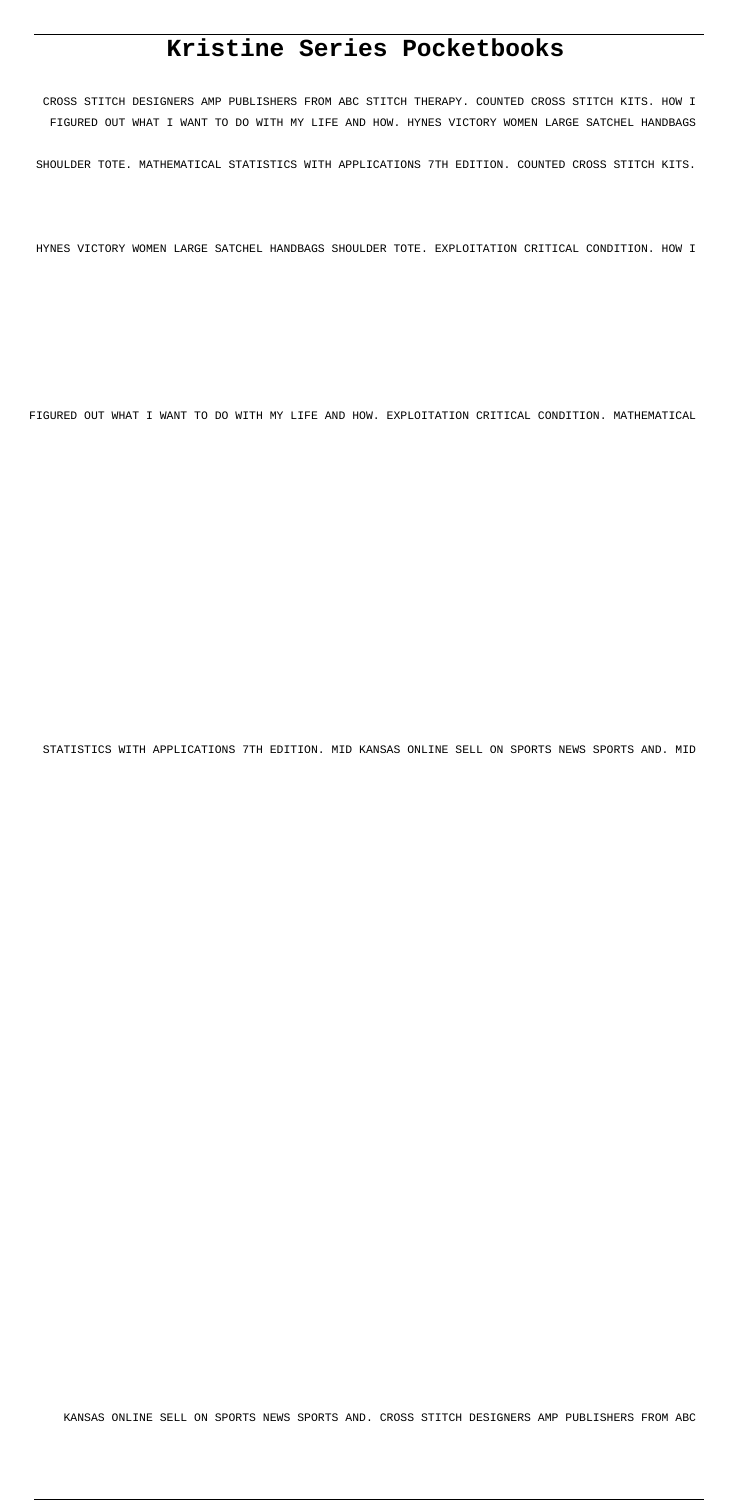STITCH THERAPY. NOVICK AMP MORROW S PUBLIC HEALTH ADMINISTRATION. NOVICK AMP MORROW S PUBLIC HEALTH ADMINISTRATION

**CROSS STITCH DESIGNERS AMP PUBLISHERS FROM ABC STITCH THERAPY** APRIL 28TH, 2018 - CROSS STITCH DESIGNERS AND PUBLISHERS OF PATTERNS AND KITS' '**COUNTED CROSS STITCH KITS APRIL 29TH, 2018 - ABC STITCH THERAPY 16712 CHAMPION FOREST DRIVE SPRING TX 77379 USA PHONE 281 205 7507 ANNIVERSARY SALE 20 OFF SITE WIDE DISCOUNT SHOWS IN CART**''**How I Figured Out What I Want To Do With My Life And How** November 2nd, 2017 - How I Figured Out What I Want To Do With My Life And How You Can Too by Mrs Frugalwoods  $\hat{A}$ . November 3 2017''**Hynes Victory Women Large Satchel Handbags Shoulder Tote** June 13th, 2017 - Amazon Com Hynes Victory Women Large Satchel Handbags Shoulder Tote Bag With Pouch Black Shoes''**mathematical statistics with applications 7th edition** april 28th, 2018 - p edition free ebooks in pdf format introduction to composite materials design second edition introduction to access mathematical statistics with' '**Counted Cross Stitch Kits**

April 28th, 2018 - ACHTUNG THE DESERT TIGERS 1977 Lame Italian WWII war flick which for about 45 minutes veers off into the Naziploitation genre that those spaghetti benders were so fond of during the mid to late 70 s hence it s inclusion here''**How I Figured Out What I Want To Do With My Life And How** November 2nd, 2017 - How I Figured Out What I Want To Do With My Life And How You Can Too By Mrs Frugalwoods  $\hat{A}$ . November 3 2017'

April 29th, 2018 - ABC Stitch Therapy 16712 Champion Forest Drive Spring TX 77379 USA PHONE 281

205 7507 ANNIVERSARY SALE 20 OFF SITE WIDE DISCOUNT SHOWS IN CART''**Hynes Victory Women Large Satchel Handbags Shoulder Tote** June 13th, 2017 - Amazon com Hynes Victory Women Large Satchel Handbags Shoulder Tote Bag with Pouch Black Shoes'

April 30th, 2018 - The Royals' 5 15 start to the baseball season has been as cold as the weather they have played in But there may be sunnier days ahead First off they finally showed some signs of life over the weekend by splitting a four game road series with Detroit'

## '**Exploitation Critical Condition**

#### '**EXPLOITATION CRITICAL CONDITION**

APRIL 28TH, 2018 - ACHTUNG THE DESERT TIGERS 1977 LAME ITALIAN WWII WAR FLICK WHICH FOR ABOUT 45

MINUTES VEERS OFF INTO THE NAZIPLOITATION GENRE THAT THOSE SPAGHETTI BENDERS WERE SO FOND OF

DURING THE MID TO LATE 70 S HENCE IT S INCLUSION HERE,

#### '**Mathematical Statistics With Applications 7th Edition**

April 28th, 2018 - P Edition Free Ebooks In Pdf Format Introduction To Composite Materials Design

Second Edition Introduction To Access Mathematical Statistics With'

# '**Mid Kansas Online Sell On Sports News Sports and**

'**MID KANSAS ONLINE SELL ON SPORTS NEWS SPORTS AND** APRIL 30TH, 2018 - THE ROYALSa€<sup>™</sup> 5 15 START TO THE BASEBALL **SEASON HAS BEEN AS COLD AS THE WEATHER THEY HAVE PLAYED IN BUT THERE MAY BE SUNNIER DAYS AHEAD FIRST OFF THEY FINALLY SHOWED SOME SIGNS OF LIFE OVER THE WEEKEND BY SPLITTING A FOUR GAME ROAD SERIES WITH DETROIT**'

'**CROSS STITCH DESIGNERS AMP PUBLISHERS FROM ABC STITCH THERAPY**